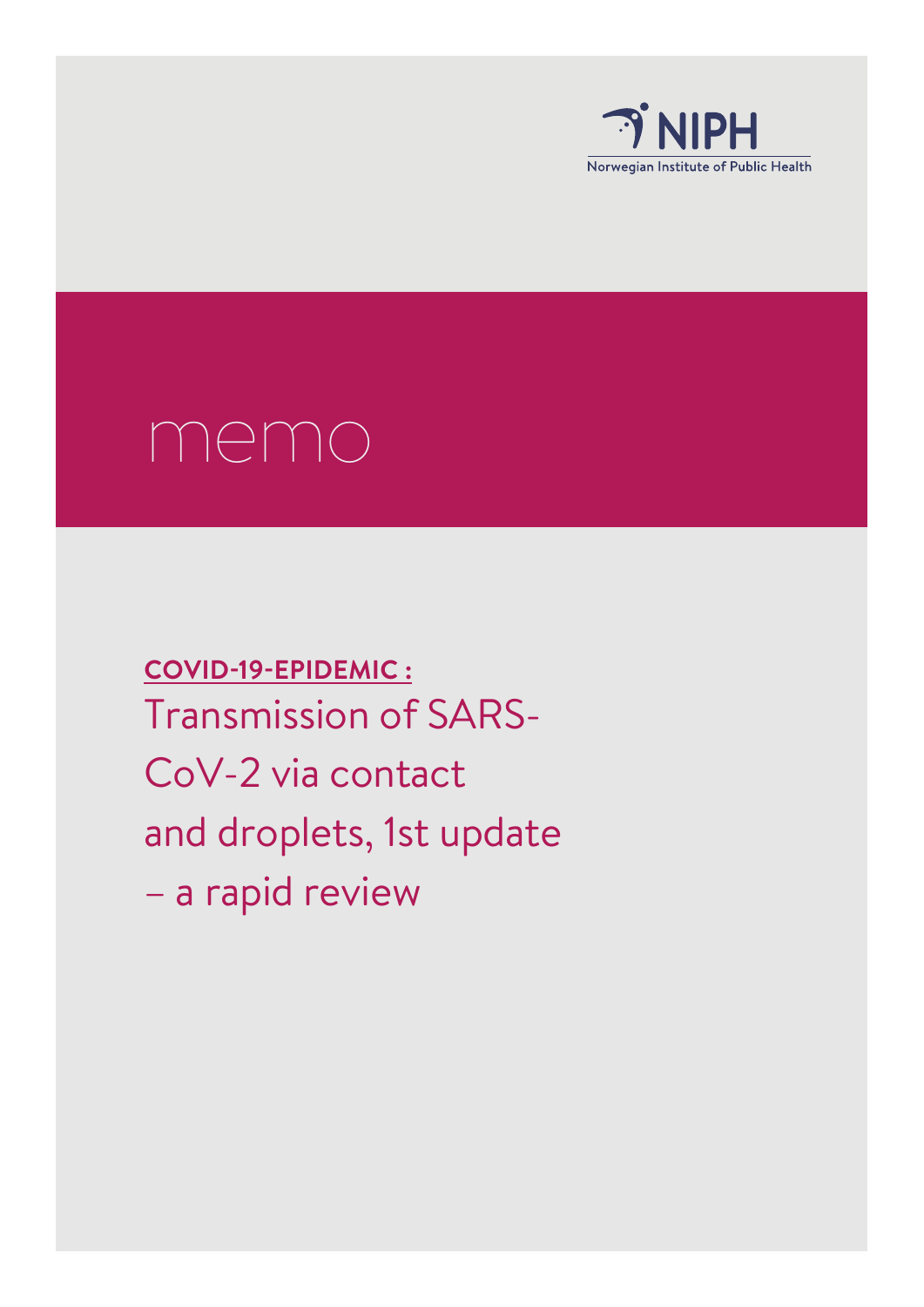| Title                   | Transmission of SARS-CoV-2 via contact and droplets,      |  |  |
|-------------------------|-----------------------------------------------------------|--|--|
|                         | $1st$ update – a rapid review                             |  |  |
| Norwegian title         | Spredning av SARS-CoV-2 via kontakt- og dråpesmitte,      |  |  |
|                         | 1. oppdatering – en hurtigoversikt                        |  |  |
|                         | <b>Institution</b> Norwegian Institute of Public Health   |  |  |
| <b>Responsible</b>      | Camilla Stoltenberg, Director General                     |  |  |
| <b>Authors</b>          | Brurberg, KG. Department Director, Norwegian Institute of |  |  |
|                         | Public Health                                             |  |  |
|                         | ISBN 978-82-8406-092-7                                    |  |  |
|                         | <b>Memo</b> $7^{th}$ May – 2020                           |  |  |
| <b>Publication type</b> | Rapid Review, Covid-19 rapid response                     |  |  |
| Number of pages         | 16 (17 including attachment)                              |  |  |
| Commisioner             | Norwegian Institute of Public Health                      |  |  |
| <b>Citation</b>         | Brurberg, KG. Transmission of SARS-CoV-2 via contact and  |  |  |
|                         | droplets. Rapid review 2020. Oslo: Norwegian Institute of |  |  |
|                         | Public Health, 2020.                                      |  |  |
|                         |                                                           |  |  |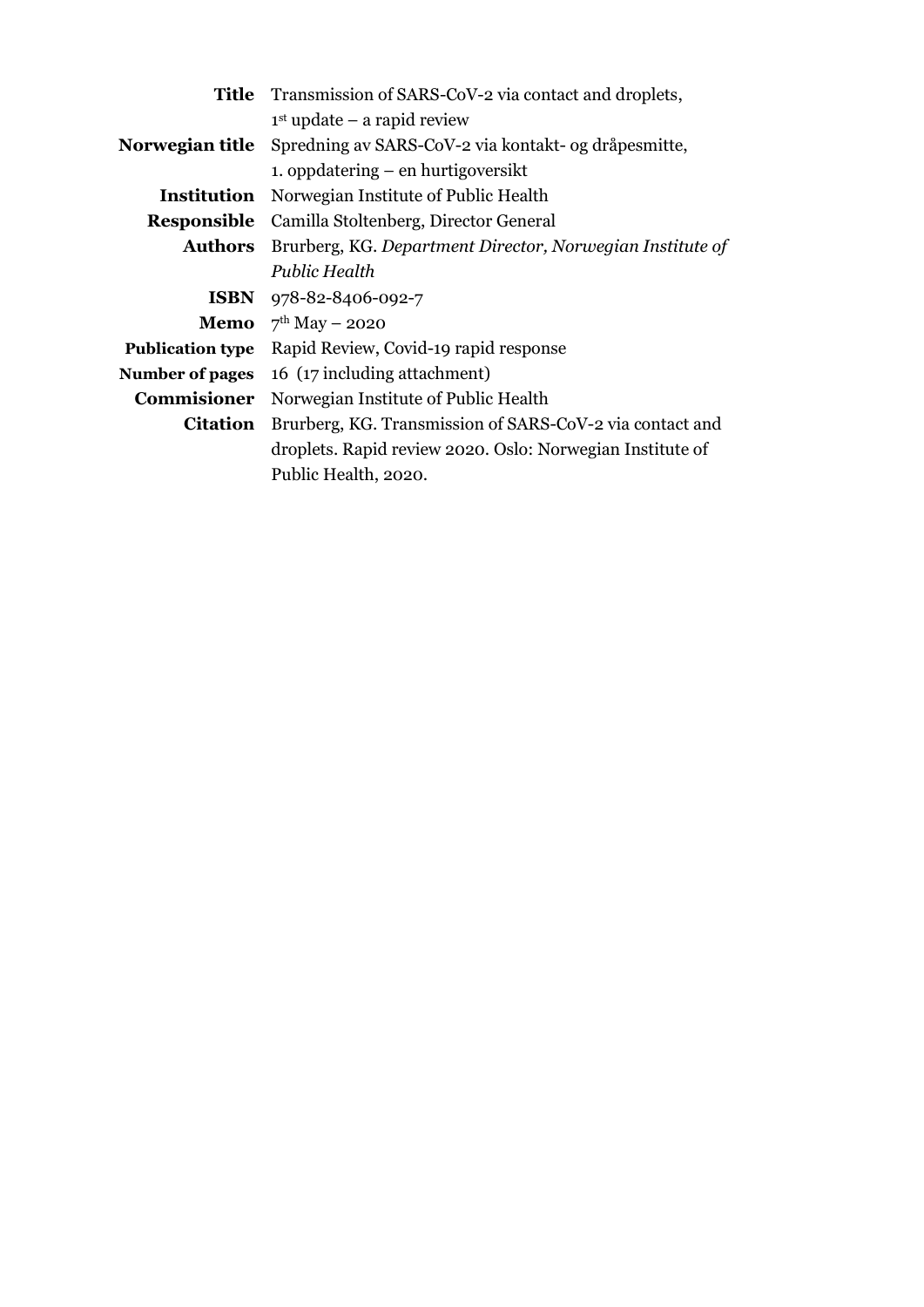# <span id="page-2-0"></span>**Key messages**

The findings in this memo are based on rapid PubMed searches. One researcher went through all search records, selected and summarised the findings. In the current situation, there is an urgent need for identifying the most important evidence quickly. Hence, we opted for this rapid approach despite an inherent risk of overlooking key evidence or making misguided judgements.

We identified six eligible reviews and 15 eligible primary studies. Eligible studies were summarised in text and tables.

Available evidence suggests that SARS-CoV-2, SARS-CoV and MERS-CoV can survive on inanimate surfaces for hours or days. Less is known about the virulence of virus deposited on inanimate surfaces.

Available evidence shows that SARS-CoV-2 tends to transmit between closely related individuals. Indirect transmission through inanimate surfaces (fomites) may also occur, but as available studies are performed in a laboratory or hospital setting it remains unclear to what extent contaminated surfaces constitutes a risk transmission in a community setting. A mathematical modelling study suggests that the relative contribution of environmental transmission in a community setting is considerably lower than direct contact, but these results are very uncertain.

It is very challenging to acquire strong evidence regarding the relative importance of different routes of transmission. People in close relations and people staying in close proximity to each other are exposed to multiple ways of transmission. General infection prevention measures will also affect multiple routes of transmission.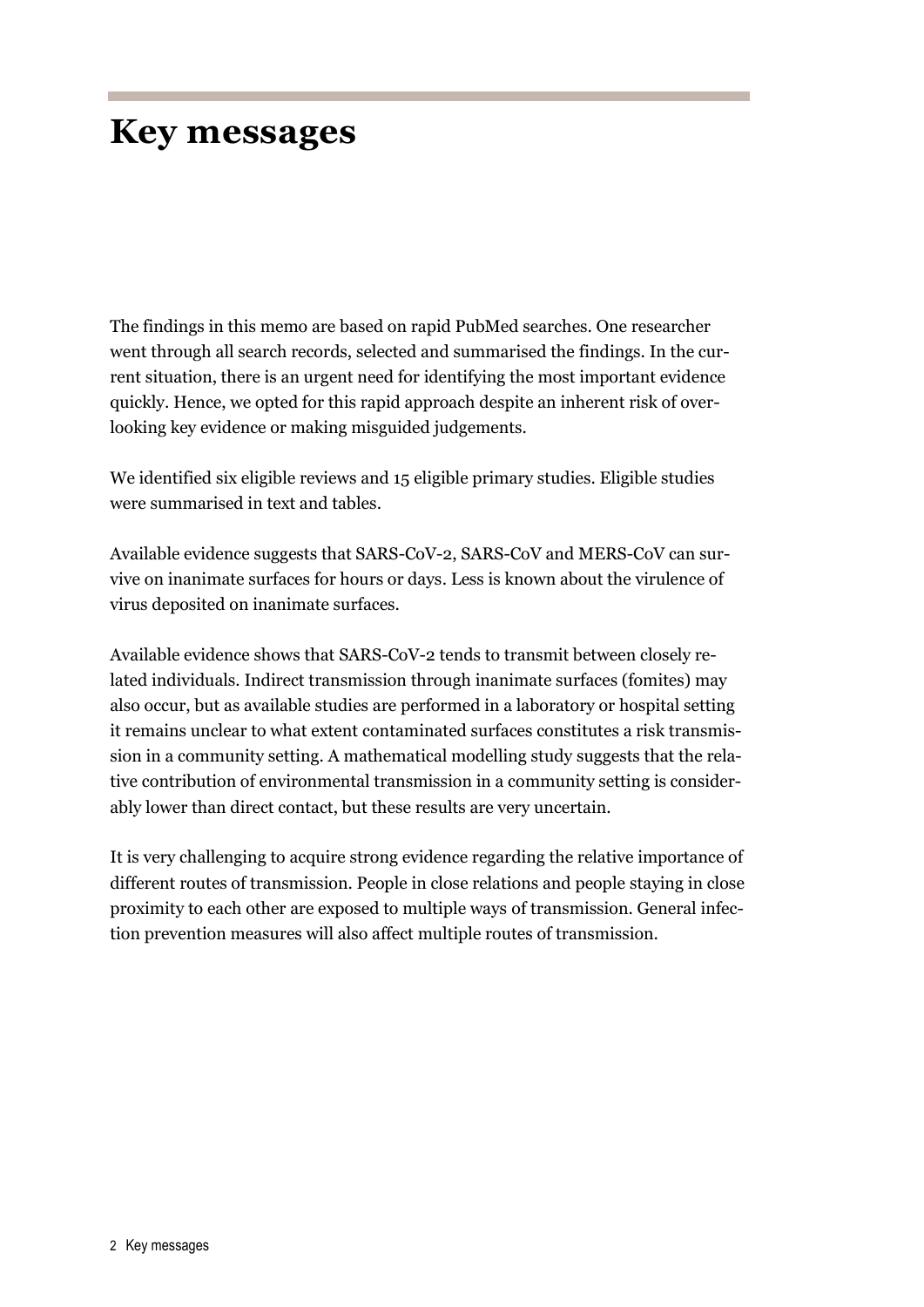# <span id="page-3-0"></span>**Hovedfunn (Norwegian)**

Funnene i denne hurtigoversikten baserer seg på raske søk i PubMed. Én forsker har gått gjennom søketreff, valgt ut og oppsummert resultatene. Ettersom det har vært viktig å få fram forskningsresultatene raskt, har vi valgt denne framgangsmåten, selv om det innebærer risiko for at vi kan ha oversett viktig dokumentasjon og kan ha gjort feilvurderinger underveis.

Vi identifiserte seks systematiske oversikter og 15 enkeltstudier. De inkluderte studiene er oppsummert i tekst og i tabeller.

Tilgjengelig dokmentasjon tyder på at SARS-CoV-2, SARS-CoV og MERS-CoV kan overleve på overflater i timer eller dager, men vi vet mindre om smittsomheten til virus som avsettes på overflater.

Flere studier viser at SARS-CoV-2 har en tendens til å smitte mellom mennesker som oppholder seg i nærheten av hverandre. Indirekte smitte via virus som avsettes på overflater (fomites) kan forekomme, men forskningen er utført i laboratorier eller på sykehus, og det er uklart i hvilken grad indirekte kontaktsmitte er viktig med tanke på smitteutbredelse i samfunnet. En matematisk modelleringsstudie antyder at det relative bidraget fra indirekte kontaktsmitte er betydelig lavere enn for direkte kontakt, men disse resultatene er svært usikre.

Det er veldig utfordrende å skaffe sterke bevis for den relative betydningen av forskjellige smitteveier. Mennesker i nære relasjoner og mennesker som oppholder seg i nærheten av hverandre utsettes for ulike smitteveier. Mange smitteforebyggende tiltak vil også påvirke flere mulige smitteveier.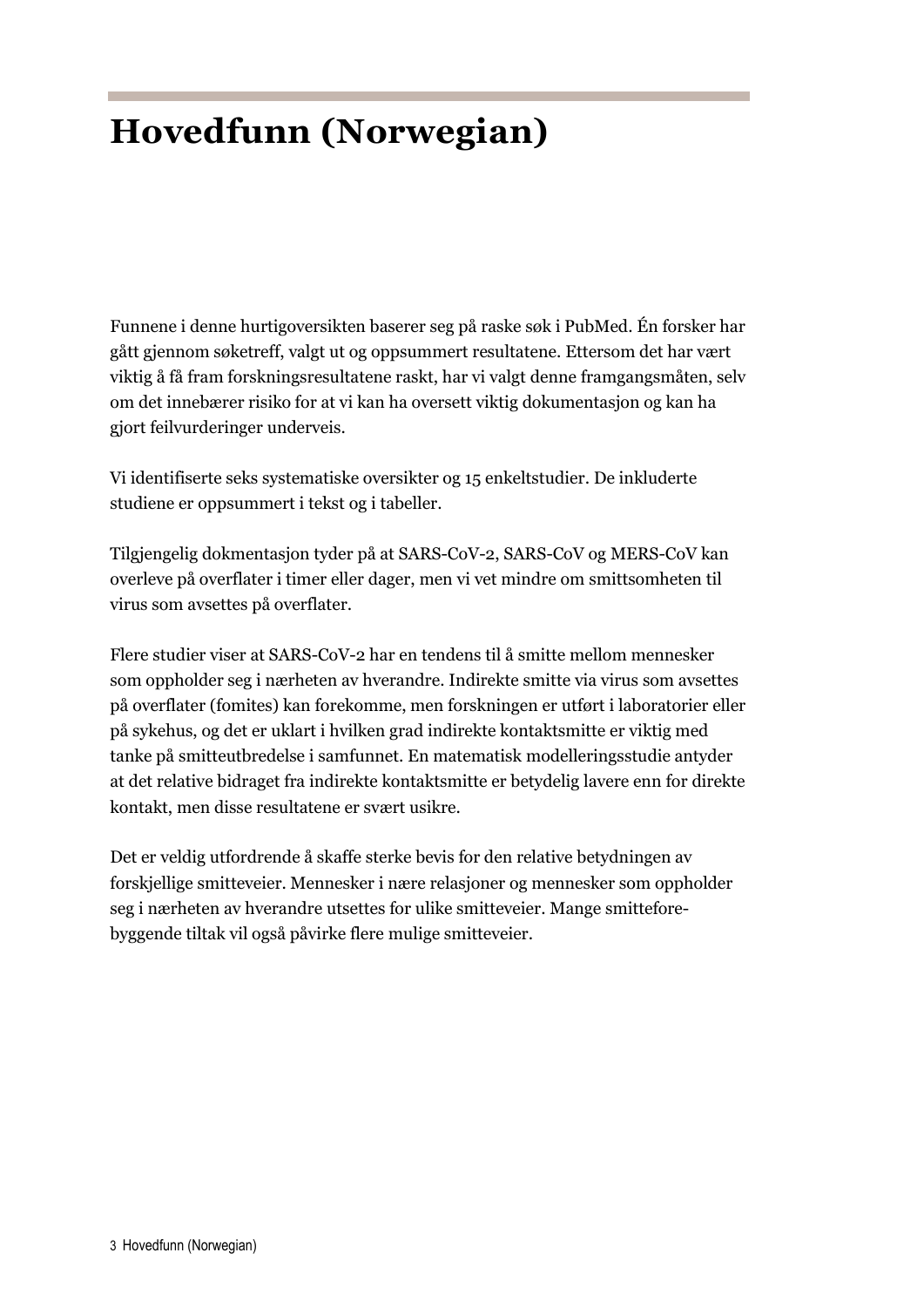# <span id="page-4-0"></span>**Content**

| <b>KEY MESSAGES</b>          | $\mathbf{2}$     |
|------------------------------|------------------|
| <b>HOVEDFUNN (NORWEGIAN)</b> | 3                |
| <b>CONTENT</b>               | $\boldsymbol{4}$ |
| <b>INTRODUCTION</b>          | 5                |
| <b>METHODS</b>               | 6                |
| <b>RESULTS</b>               | 8                |
| <b>REFERENCES</b>            | 15               |
| <b>ATTACHMENT</b>            | 17               |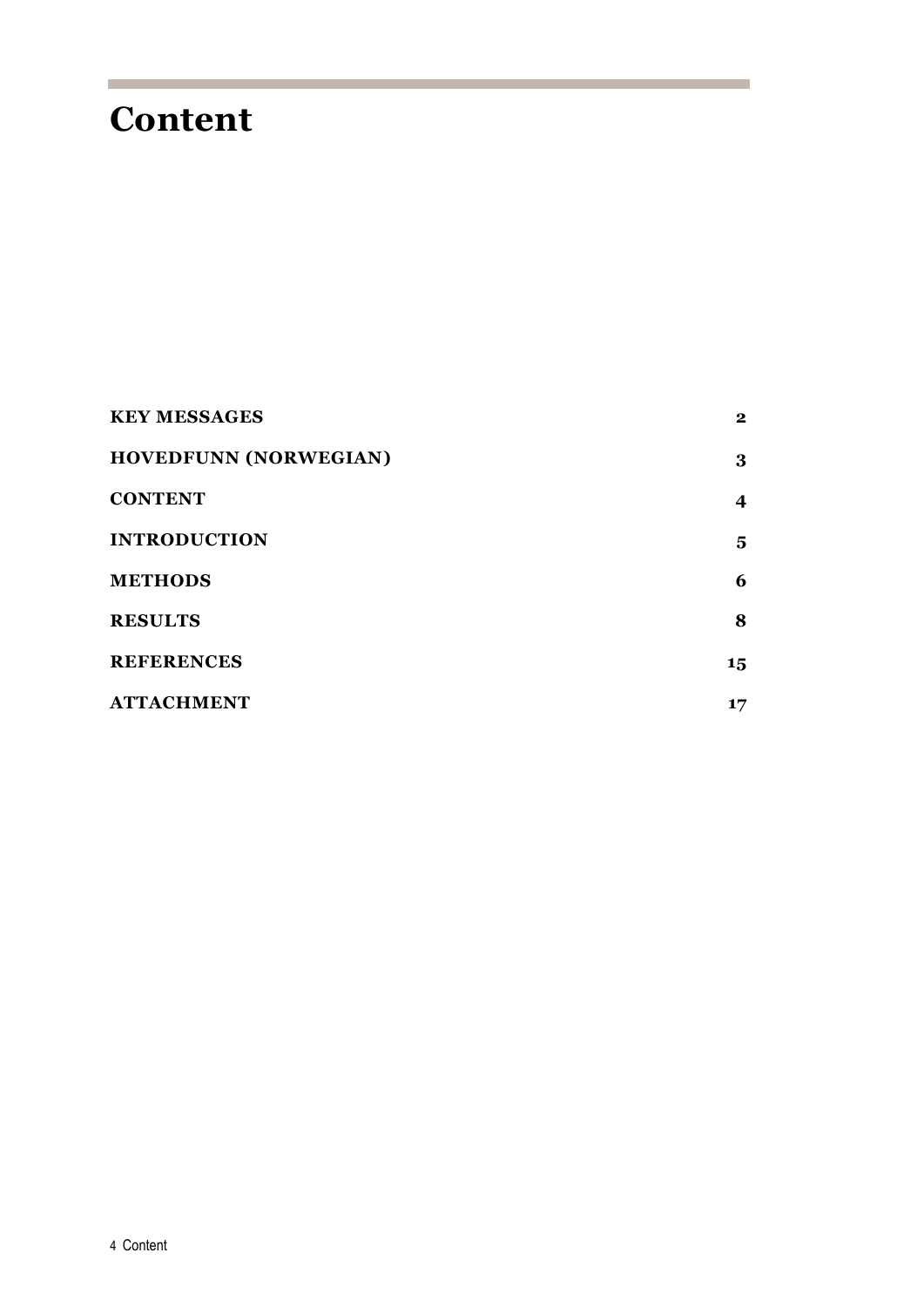# <span id="page-5-0"></span>**Introduction**

Updated evidence on possible transmission routes is essential in order to give appropriate advice on infection control measures. As a part of the Norwegian Institute of Public Health's role in handling the COVID-19 epidemic, we have been commissioned to prepare a rapid summary of the available research on the role of droplets and contact in the transmission of SARS-CoV-2.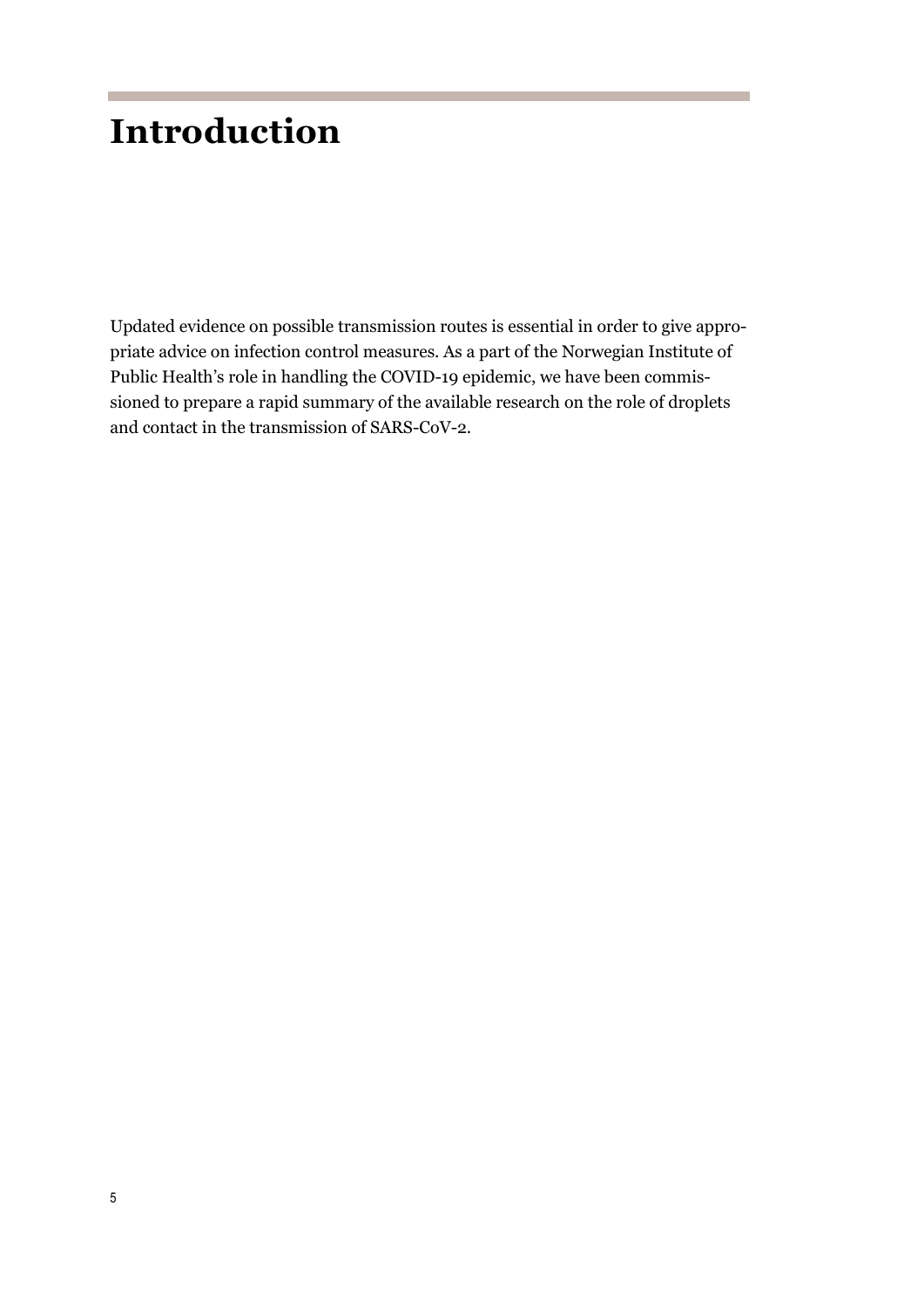# <span id="page-6-0"></span>**Methods**

#### **Questions of interest**

In this rapid summary we want to identify available research on the role of droplets and contact in the transmission of SARS-CoV-2. The main question is subdivided into four sub-questions

- To what extent can SARS-CoV-2 be detected in environmental samples?
- What do transmission tracking studies tell us about transmission routes?
- What can modelling studies tell us about transmission routes?
- What do we know about transmission routes for SARS-CoV and MERS-CoV?

#### **Searches**

We conducted two simple searches for literature in the PubMed on the  $5<sup>th</sup>$  of May 2020. One of the searches aimed at identifying systematic reviews about transmission of SARS-CoV-2, MERS-CoV and SARS-CoV (Appendix A), and the other search aimed at identifying primary studies about transmission of SARS-CoV-2 via droplets and close contact (Appendix B).

We went through reference lists of relevant studies in order to identify studies not retrieved in the main searches, and we performed supplementary searches in the LitCovid-database using the terms "transmission routes" or "transmission models".

#### **Study selection**

We included and categorised reviews and primary studies according to the questions mentioned above.

One researcher screened all records from the search, selected and summarised the study findings. Due to time constraints, we were not able to formally assess the quality of included studies or the quality of the evidence.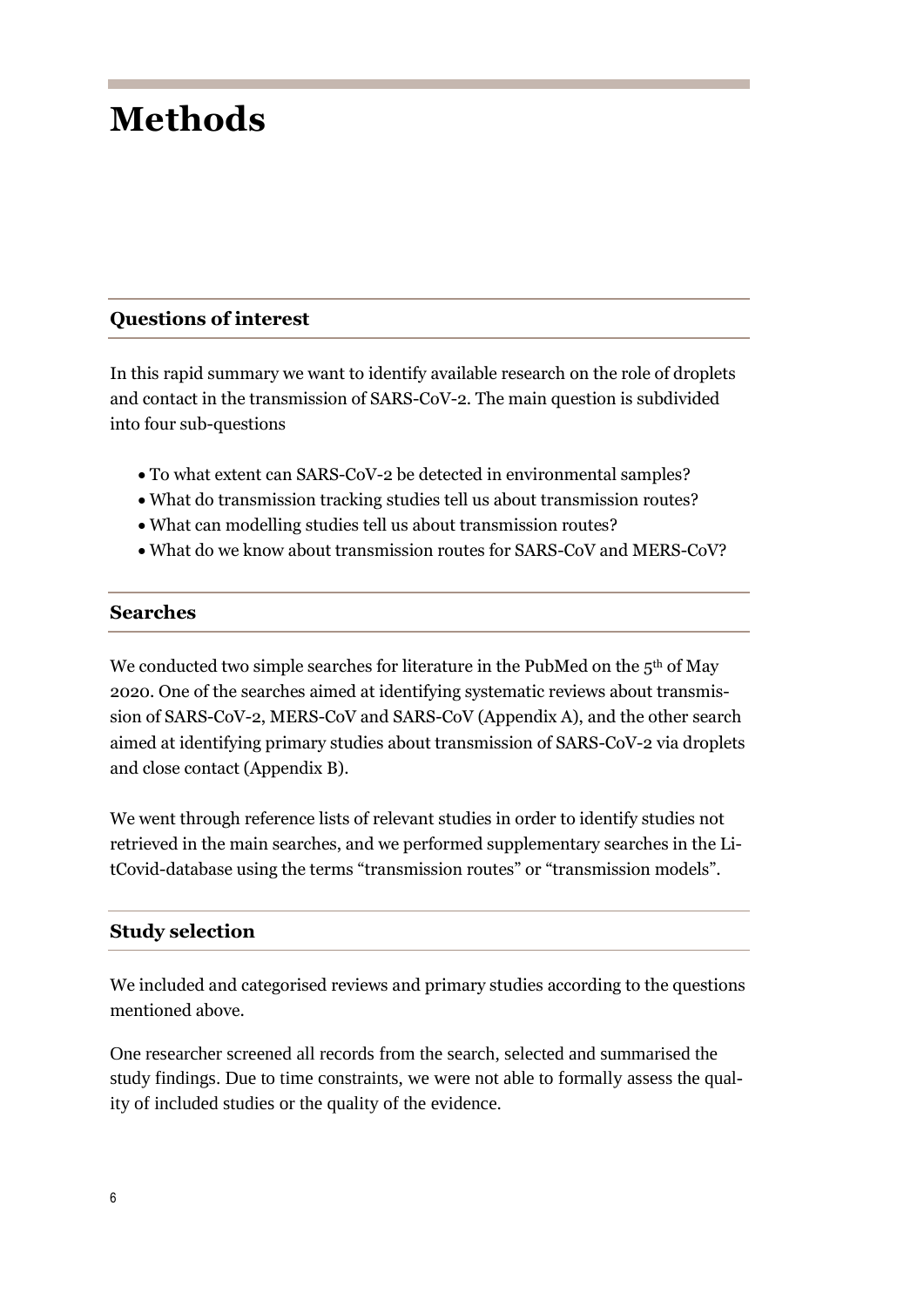#### **Peer review**

The searches for literature were prepared in collaboration with Elisabet Hafstad (Information Specialist). Vigdis Lauvrak (Senior Researcher, Norwegian Institute of Public Health), Gerd Flodgren (Senior Researcher, Norwegian Institute of Public Health), Frode Forland (Research Director, Norwegian Institute of Public Health), Solveig Jore (Senior Advisor, Norwegian Institute of Public Health), Hilde Marie Lund (MD, Norwegian Institute of Public Health) and Oliver Kacelnik (MD, Norwegian Institute of Public Health) read swiftly through a draft of this document before publication.

When preparing this review we have chosen a very rapid approach as it has been imperative to obtain the research results quickly, even though it is associated with a certain risk of overlooking important publications and making errors.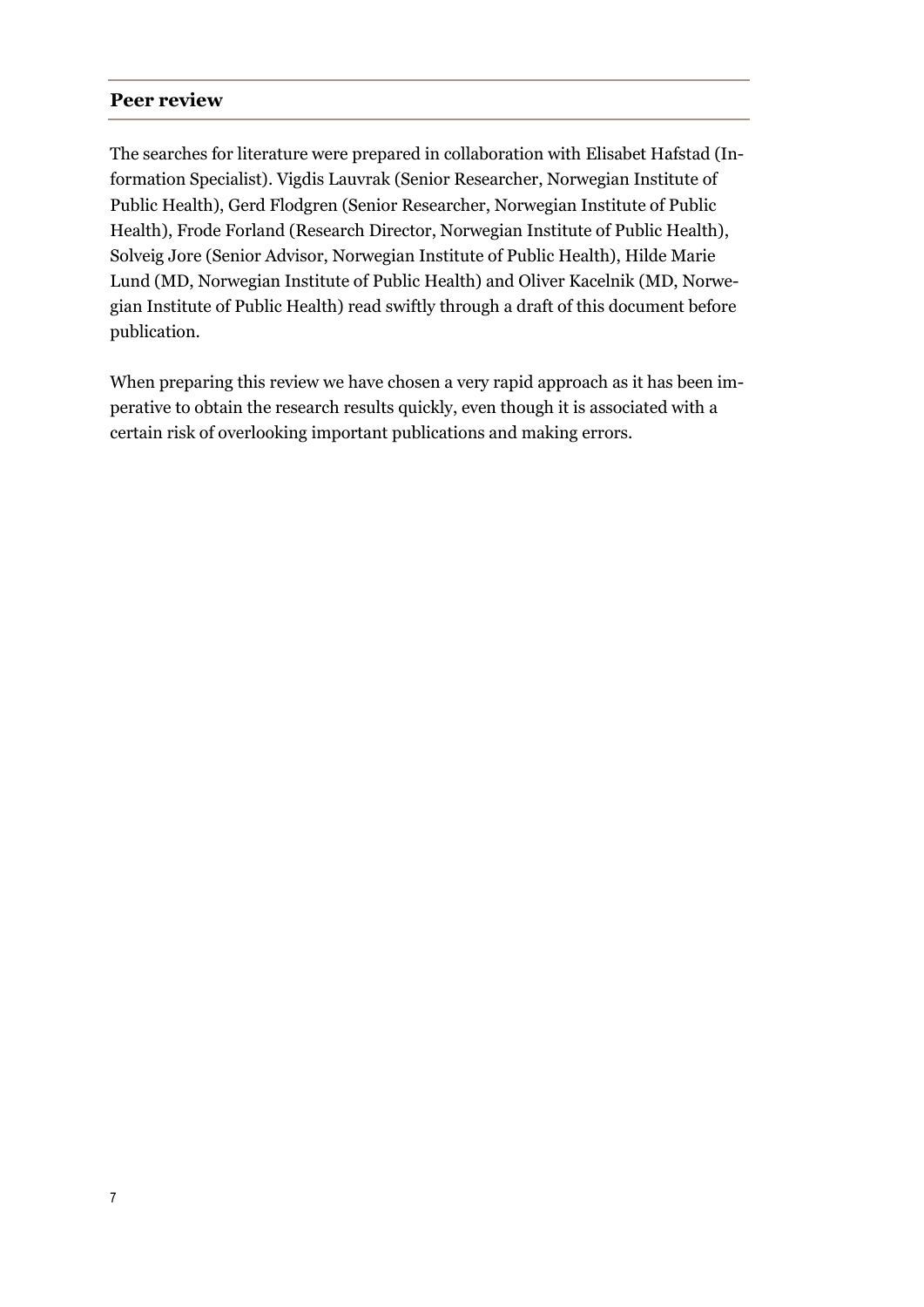## <span id="page-8-0"></span>**Results**

#### **Included studies**

#### **Systematic reviews**

We included six systematic reviews following searches in databases and snowballing, i.e. manual searches in reference lists of relevant studies (1-6). The quality of the included reviews was impaired by limitations in search strategies and because the review authors did not assess the quality or risk of bias in included primary studies.

#### **Primary studies**

The search for primary studies returned 376 unique records. All were accepted for publication in peer-reviewed journals. We included 15 studies with some potential to inform knowledge about possible routes of transmission. The available studies were categorised into three main categories: 1) Six studies aimed at detecting SARS-CoV-2 in environmental samples from inanimate surfaces, 2) Eight studies aimed at tracing SARS-CoV-2 transmission, and 3) One study explored likely routes of transmission through mathematical modelling.

#### **Detection of SARS-CoV-2 in environmental samples**

We included six primary studies (Table 1). One in vitro study demonstrated that SARS-CoV-2 may survive on inanimate surfaces for several days, but the virus' ability to survive differs between materials (15). SARS-CoV-2 RNA is also detected on inanimate surfaces in hospital wards housing patients with COVID-19 (7, 9, 12), but not all studies confirm that surface contamination with SARS-CoV-2 is a real problem (7, 10). Importantly, a study from Italy showed that it is possible to confine the contamination to restricted areas (8).

The included studies suggest that SARS-CoV-2 can contaminate inanimate surfaces, but all available studies are performed in hospitals or in laboratories. It remains unclear to what extent contamination of surfaces constitute a risk of exposure to viable virus and virus transmission in a community setting. A systematic review published 30th April 2020 also stated that the evidence is too sparse to allow clear conclusions regarding the ability of SARS-CoV-2 to survive on inanimate surfaces is sparse (6).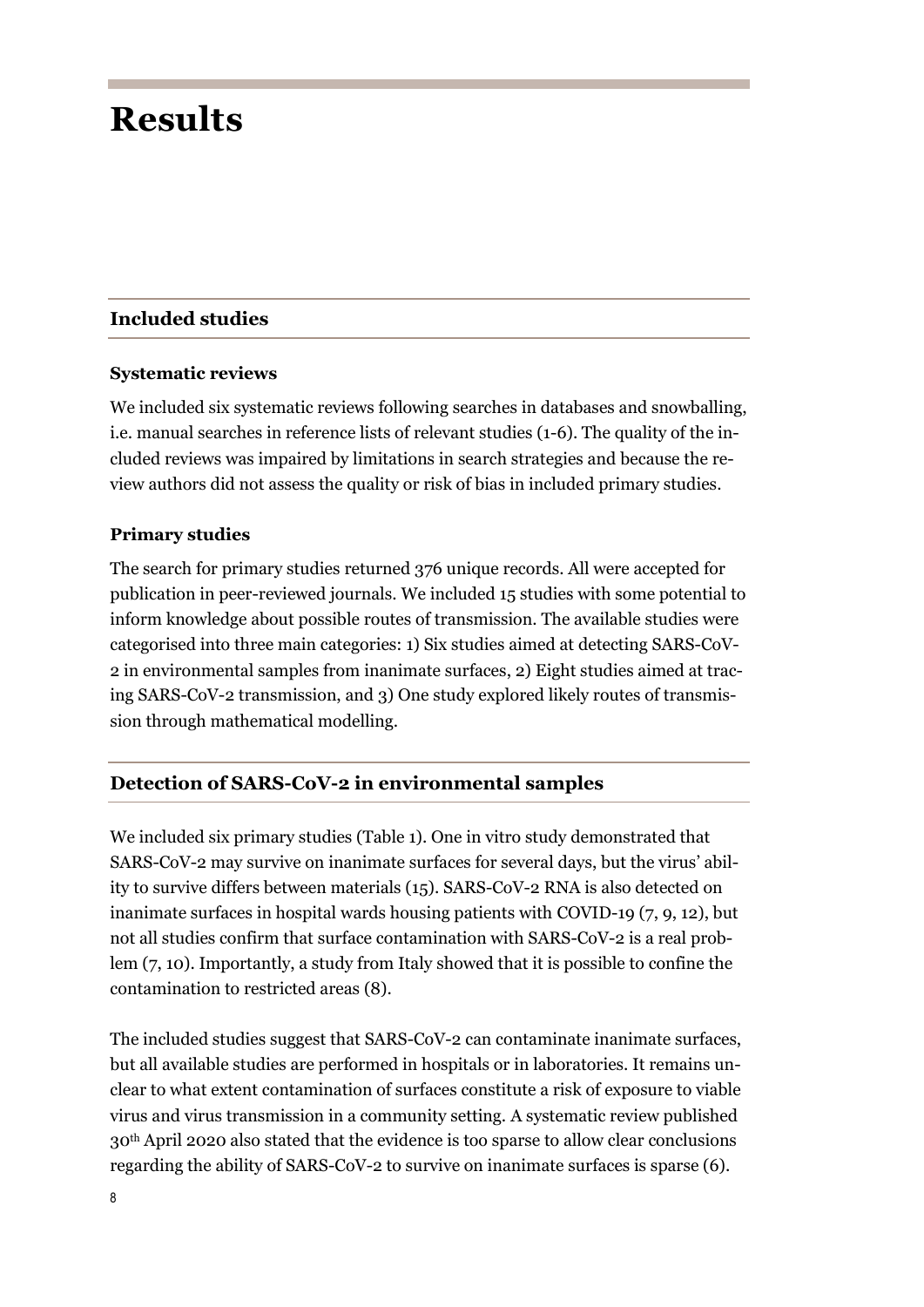| <b>Authors</b>                            | <b>Material</b>                                                                                                                                                                                                                                       | Conclusion                                                                                                                                                                                                                                       |
|-------------------------------------------|-------------------------------------------------------------------------------------------------------------------------------------------------------------------------------------------------------------------------------------------------------|--------------------------------------------------------------------------------------------------------------------------------------------------------------------------------------------------------------------------------------------------|
| Cheng et al.<br>(7)<br>Hong Kong          | Samples taken from 13 surfaces<br>in a COVID-19 patient room                                                                                                                                                                                          | One of the 13 samples positive for<br>SARS-CoV-2 RNA                                                                                                                                                                                             |
| Colaneri et al.<br>(8)<br>Italy           | 16 surfaces in areas considered<br>virus free were swabbed to<br>search for COVID-19 RNA                                                                                                                                                              | All tested surfaces in anteroom,<br>corridor and post-cleaning samples<br>negative for SARS-CoV-2 RNA                                                                                                                                            |
| Ong et al.<br>(9)<br>Singapore            | Environmental samples from<br>26 sites at a SARS-CoV-2 out-<br>break centre. Samples Analysed<br>using RT-PCR                                                                                                                                         | Detected environmental contami-<br>nation in 16 of 26 sites indicating<br>that environment is a potential me-<br>dium of transmission                                                                                                            |
| Ong et al.<br>(10)<br>Singapore           | Samples (n=90) from health<br>care workers' (n=30) protective<br>equipment in COVID-19 depart-<br>ment. Typical activities: medi-<br>cation administration, cleaning,<br>physical examination and col-<br>lection of respiratory samples <sup>A</sup> | All 90 samples were negative                                                                                                                                                                                                                     |
| van Doremalen<br>et al. (11)<br><b>US</b> | Comparison of surface stability<br>of SARS-CoV and SARS-CoV-2<br>on copper, cardboard, stainless<br>steel and plastic. In vitro study                                                                                                                 | SARS-CoV-2 and SARS-CoV show<br>similar stability. Both viruses decay<br>more slowly on plastic and stainless<br>steel than on copper and cardboard                                                                                              |
| Ye et al.<br>(12)<br>China                | Authors collected 626 surface<br>swabs in a hospital during the<br>COVID-19 outbreak.                                                                                                                                                                 | Most contaminated zone was inten-<br>sive care units taking care of pa-<br>tients with COVID-19. Objects with<br>large proportion of positive tests<br>were self-service printers, key-<br>boards, doorknobs and hand sani-<br>tizer dispensers. |

**Table 1** *Detection of SARS-CoV-2 on inanimate surfaces*

<sup>A</sup> No aerosol generating procedures were performed prior to or during sampling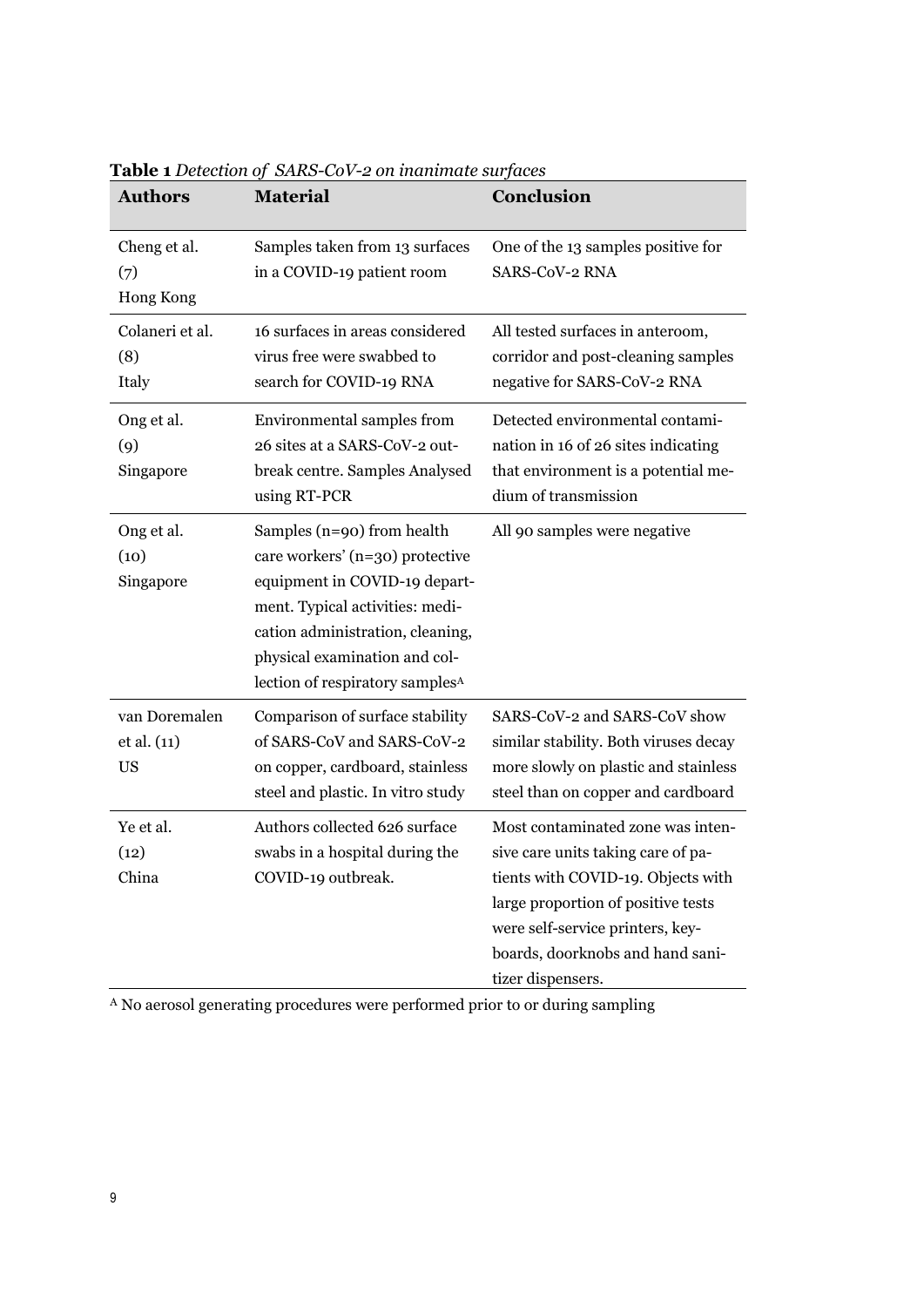#### **Transmission tracing and likely routes of transmission**

We included eight transmission tracing studies (Table 2). All the studies conclude that transmission usually occur between people who are in close contact, but one study report some cases where transmission may have occurred through contaminated inanimate surfaces (15). These results can be taken as indication that SARS-CoV-2 is transmitted in the community by a combination of droplets, direct and indirect contact. The studies are not designed to differentiate between various routes of transmission, and are inconclusive regarding the relative importance of various routes of transmission in the community.

#### **Transmission modelling**

We identified several transmission modelling studies in our searches. Many studies modelled the efficacy of various social distancing and shielding interventions, but we only identified one publication using mathematical models to explore the relative importance of transmission by droplet versus direct or indirect contact (21). In the latter study, the authors differentiate between symptomatic transmission, asymptomatic transmission, pre-symptomatic transmission and environmental transmission. Parameters used to inform the Bayesian infectiousness model were based on published data, anecdotal reports or indirect evidence. For a basic reproduction number of 2.0, the model suggested that the relative contribution of direct contact with pre-symptomatic ( $R_p$ =0.9) and symptomatic patients ( $R_s$ =0.8) clearly outweighs the contribution from environmental exposure  $(R_e=0.2)$  and direct contact with asymptomatic  $(R_a=0.1)$  people. The modelled results were associated with considerable uncertainties and wide credible intervals, and did not facilitate strong conclusions (21).

We did not find studies comparing the relative efficacy of intervention aimed at reducing transmission by droplets (e.g. face masks) and intervention typically reducing the risk of transmission by indirect contact (e.g. decontamination).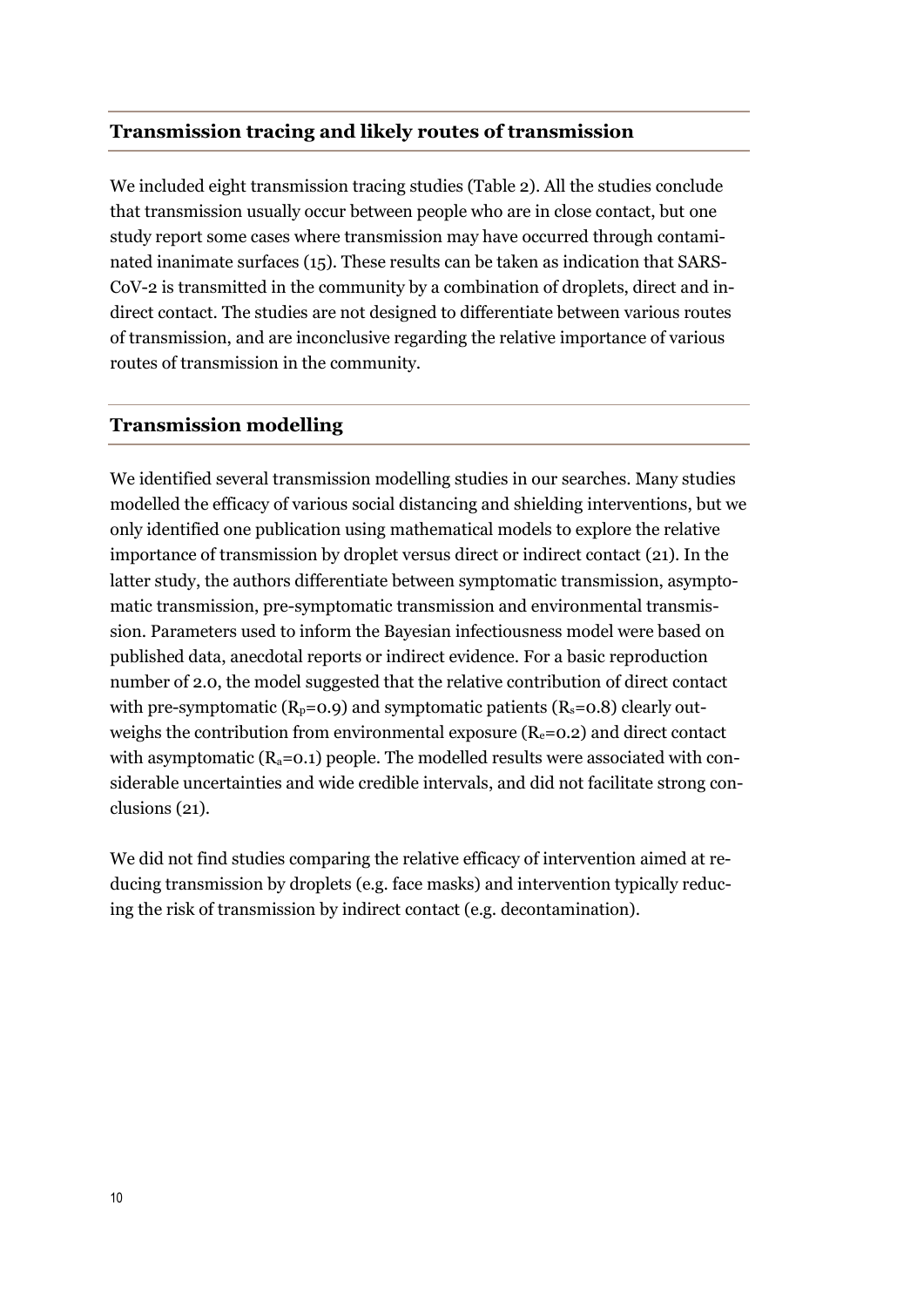| <b>Authors</b>                                                        | <b>Material</b>                                                                                                                                 | <b>Conclusion</b>                                                                                                                                                                                                                                          |
|-----------------------------------------------------------------------|-------------------------------------------------------------------------------------------------------------------------------------------------|------------------------------------------------------------------------------------------------------------------------------------------------------------------------------------------------------------------------------------------------------------|
| Baettig et al.<br>(13)<br>Switzerland<br>Chan et al.<br>(14)<br>China | Retrospective analysis of early<br>COVID-19 cases among Swiss<br><b>Armed Forces</b><br>Investigating family cluster of<br>SARS-CoV-2 infection | Two confirmed cases had very limited<br>direct contact, but both had contact to a<br>third person who was likely an asympto-<br>matic carrier of SARS-CoV-2<br>Transmission between people in close<br>contact                                             |
| Cai et al.<br>(15)<br>China                                           | Investigation of relationship<br>and points of contact between<br>people $(n=35)$ in a cluster of<br>COVID-19-cases in a shopping<br>mall       | Cases on floor 7 had been in direct con-<br>tact, but no evident direct link between<br>cases on floor 7 and cases on the other<br>floors. Workers on all floors share eleva-<br>tors and restrooms, and may indicate in-<br>direct transmission (fomites) |
| Li et al. (16)<br>China                                               | 425 patient with SARS-CoV-2<br>acquired pneumonia                                                                                               | Transmission between humans is most<br>likely to occur by the means of direct<br>physical contact <sup>A</sup>                                                                                                                                             |
| Liu et al. $(17)$<br>China                                            | 115 patients with SARS-CoV-2                                                                                                                    | Transmission between humans is most<br>likely to occur by the means of direct<br>physical contact <sup>A</sup>                                                                                                                                             |
| Pung et al.<br>(18)<br>Singapore                                      | Analyse contact between 36<br>patients with COVID-19 within<br>three clusters comprising 6, 11,<br>and 20 individuals                           | People who were infected did not always<br>know each other, but transmission can<br>usually be tracked down to direct physi-<br>cal contact <sup>A</sup>                                                                                                   |
| Xia et al.<br>(19)<br>China                                           | Investigating family cluster of<br>SARS-CoV-2 infection                                                                                         | Transmission between people in close<br>contact for long time, e.g. dining to-<br>gether                                                                                                                                                                   |
| Wong et al.<br>(20)<br>Hong Kong                                      | Surveillance of seven hospital<br>workers and ten patients who<br>had close contact with a pa-<br>tient with COVID-19                           | SARS-CoV-2 was not transmitted to any<br>of the close contacts. Authors conclude<br>that nosocomial transmission can be<br>prevented through basic infection con-<br>trol measures.                                                                        |

**Table 2** *Studies exploring possible transmission routes between infected humans*

<sup>A</sup> Transmission may have occurred through droplets, direct and indirect contact. Not possible to distinguish different routes of transmission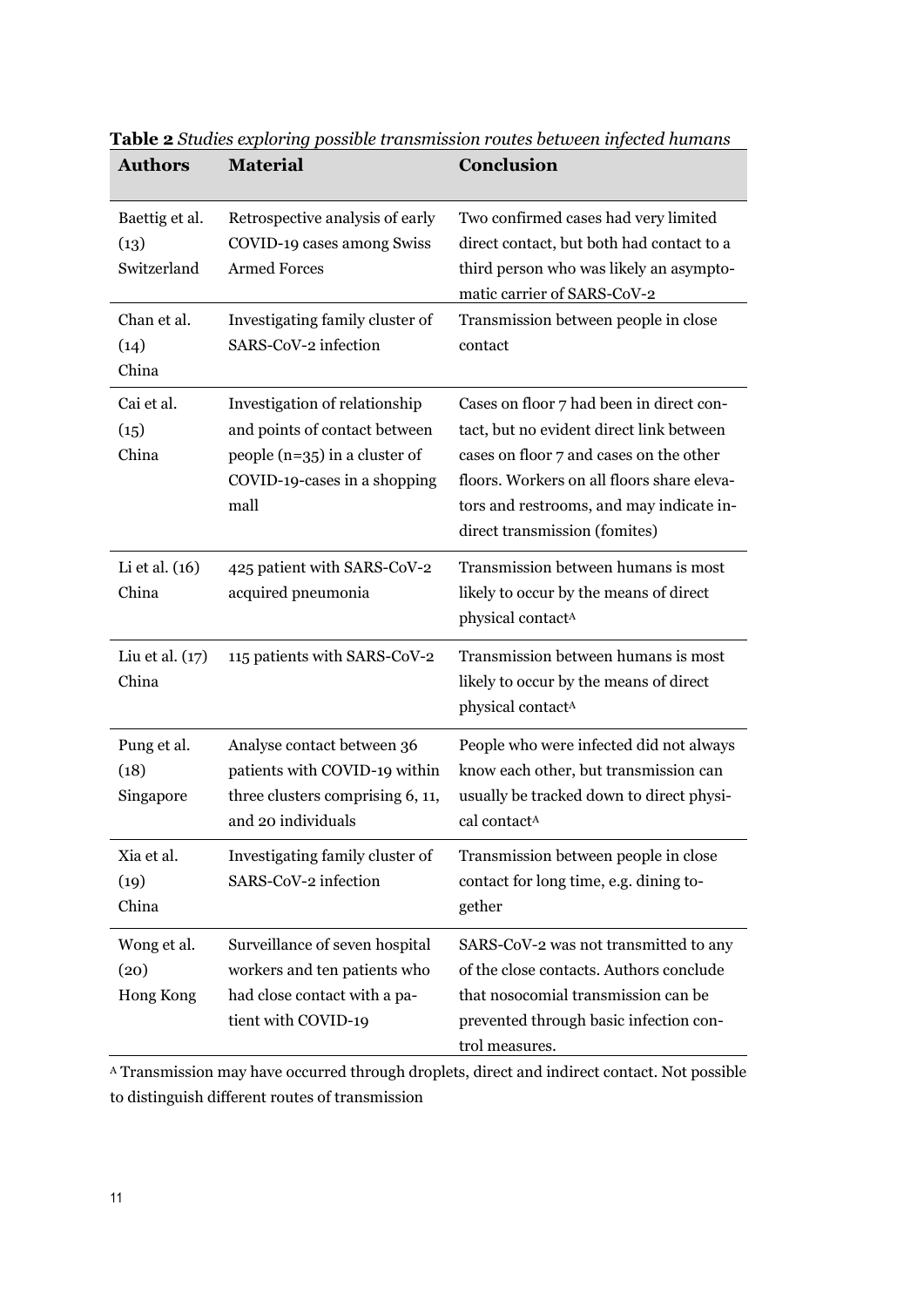#### **Transmission routes for SARS-CoV and MERS-CoV**

SARS-CoV-2 is a corona virus, and it is likely that it shares some characteristics with other corona viruses, particularly SARS-CoV and MERS-CoV. For this reason, we decided to include systematic reviews and scoping reviews about transmission dynamics in other coronaviruses. We included the five reviews listed in Table 3. Key findings reported in each of the reviews are briefly summarised below.

| <b>Authors</b>           | <b>Type of review</b> | <b>Question</b>                                                                               |
|--------------------------|-----------------------|-----------------------------------------------------------------------------------------------|
| Kramer et al.<br>2006(1) | Systematic review     | Infectivity of SARS-CoV after deposition in clini-<br>cal specimens and on different surfaces |
| Kampf et al.<br>2020(2)  | Systematic review     | Persistence of SARS-CoV, MERS-CoV and other<br>coronaviruses on inanimate surfaces            |
| Dawson et al.<br>2019(3) | Systematic review     | Virology, clinical characteristics, epidemiology<br>and transmission of MERS-CoV              |
| Otter et al.<br>2016(4)  | Systematic review     | The role of dry surface contamination in transmis-<br>sion of SARS-CoV and MERS-CoV.          |
| La Rosa et al<br>2020(5) | Scoping review        | Occurrence, persistence and concentration of co-<br>rona viruses in water environments        |

**Table 3** *List of included reviews about SARS-CoV and MERS-CoV*

#### **Overview of included reviews**

Kramer and co-workers summarized studies about the persistence of different pathogens (1). This systematic review does not include evidence on the persistence of MERS-CoV or SARS-CoV-2, but it cites one publication on the SARS-CoV virus (22). The study measured the virulence of the virus after deposition in clinical specimens and on different household surfaces, e.g. wood, glass and paper. Virulence was measured by inoculating the virus into cultured cells. In brief, the study showed that SARS-CoV can survive on inanimate surfaces and remain infectious for several days. The virulence of SARS-CoV was strongly reduced following heating or UV irradiation (22).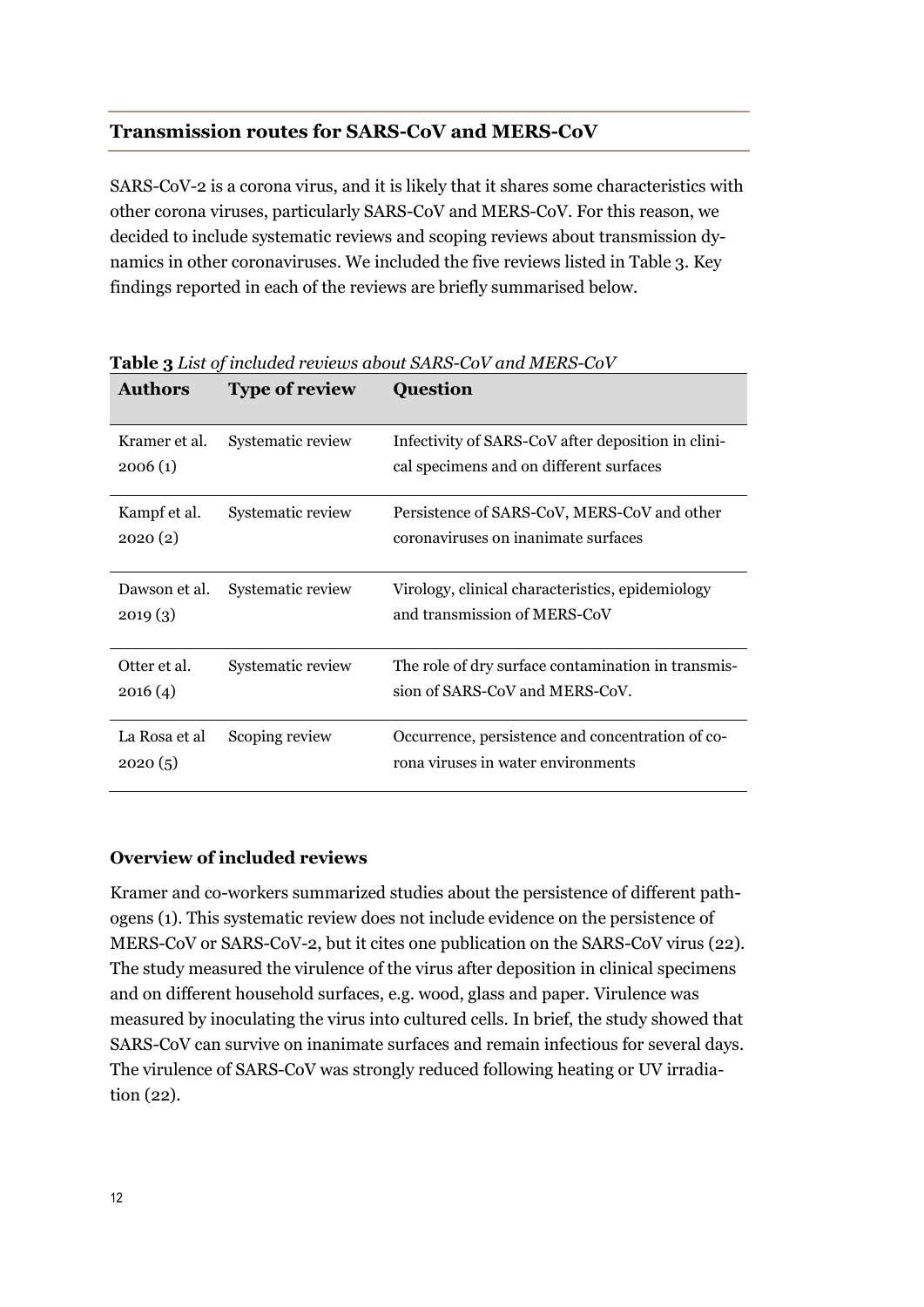In January 2020, Kampf and co-workers reviewed literature about the persistence of coronaviruses (3). The authors included 22 studies. None of the included studies investigated SARS-CoV-2, but data from SARS-CoV, MERS-CoV and other coronaviruses suggests these viruses can persist on inanimate surfaces (metal, glass or plastic) for up to nine days. However, the viruses seem to be efficiently removed following some standard disinfection procedures (3).

Dawson and colleagues have published a thorough systematic review about MERS-CoV in which they also summarise evidence on possible transmission routes (4). Transmission between patients seems to be associated with close contact, for example in crowded emergency rooms, but some studies suggest direct contact can only explain ten percent of the cases. A South Korean study confirms the existence of MERS-CoV viral RNA on environmental surfaces on patient rooms, which may suggest a risk of fomite transmission. On the other hand, there are few known incidences of transmission to hospital laundry or maintenance workers, and the review authors point out this may indicate the risk of such transmission is low.

Otter and colleagues published a systematic review based on simple searches in Pub-Med (5). The authors aimed to assess the role of dry surface contamination in transmission of SARS-CoV and MERS-CoV. There are methodological differences between the available primary studies, but in-vitro studies suggest MERS-Cov and SARS-CoV can survive on dry surfaces for a longer period of time than influenza virus and other human coronaviruses (days vs. hours) (5). Survival time depends on the surface material, and more concentrated viral suspensions seem to survive longer. The review authors further state that "…*two studies have detected environmental reservoirs of SARS-CoV RNA by PCR, but no viable virus by culture*." The authors conclude that SARS-CoV may transmit by direct contact, indirect contact, droplets and aerosols, but that the relative importance of these routes is difficult to determine.

In April 2020, La Rosa and coworkers published a scoping review about persistence of coronavirus in water environments (5). The authors included 12 studies. Among other findings they report that coronavirus seems to have low stability in water, and that it is inactivated significantly faster than non-enveloped human enteric viruses. Coronavirus also seems to be sensitive to oxidants like chlorine.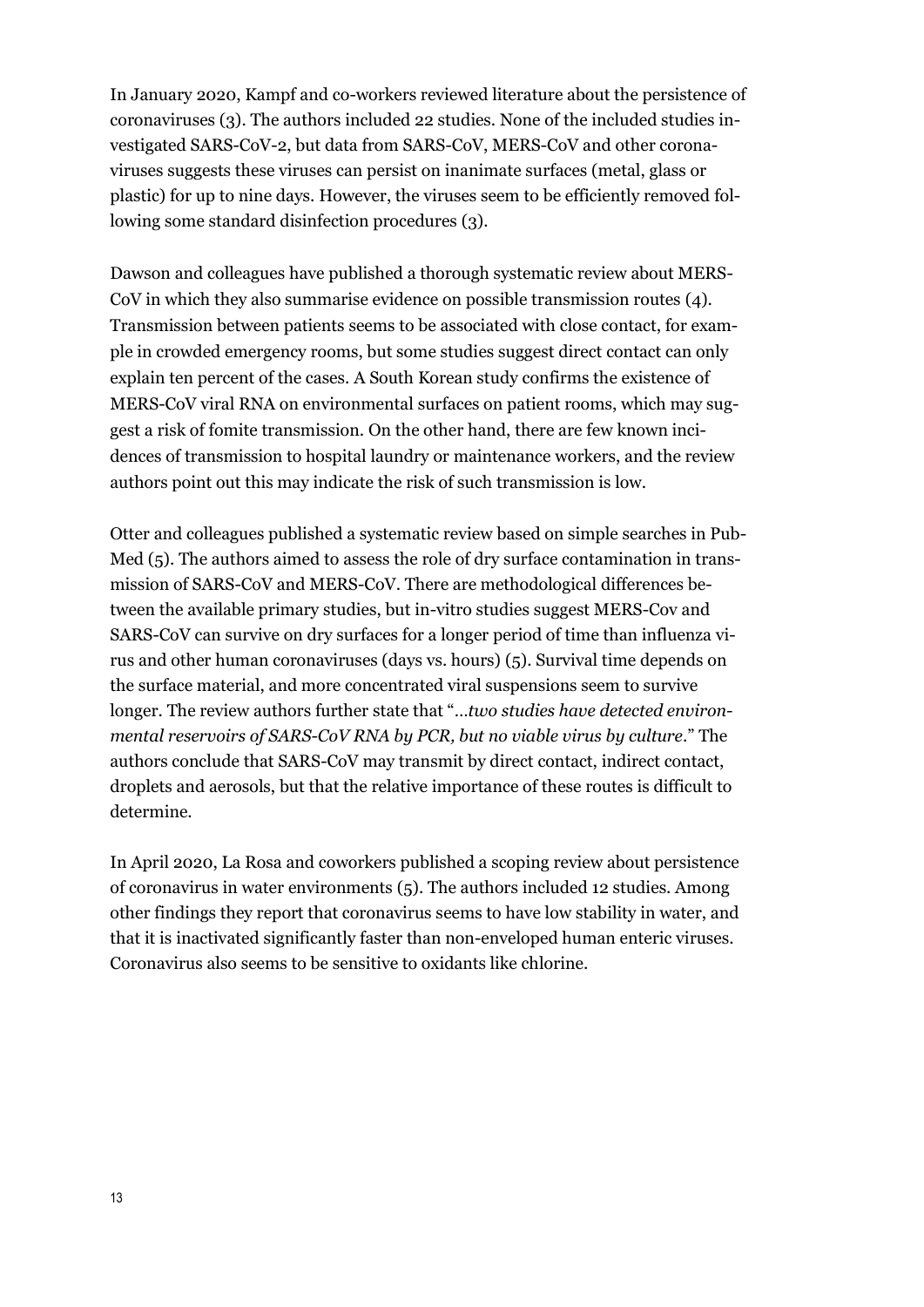#### **Discussion and conclusion**

Systematic reviews conclude that viruses that resembles SARS-CoV-2, i.e. SARS-CoV and MERS-CoV, are likely to transmit through a combination of different transmission paths. Currently available evidence suggests this is the case also for SARS-CoV-2. The virus seems to transmit between closely related individuals, but indirect transmission through inanimate surfaces (fomites) may also occur. So far, however, all studies detecting SARS-CoV-2 contamination of inanimate surfaces have been performed in hospitals or in laboratories. It remains unclear to what extent contamination of surfaces constitute a risk of exposure to viable virus and virus transmission in a community setting.

One statistical modelling study suggests that the contribution of environmental transmission is less important for transmission in the community than direct contact with symptomatic or pre-symptomatic patients, but these results are uncertain. It is very challenging to acquire strong evidence regarding the relative importance of different routes of transmission. People in close relations and people staying in close proximity to each other are likely to be exposed to multiple potential ways of transmission.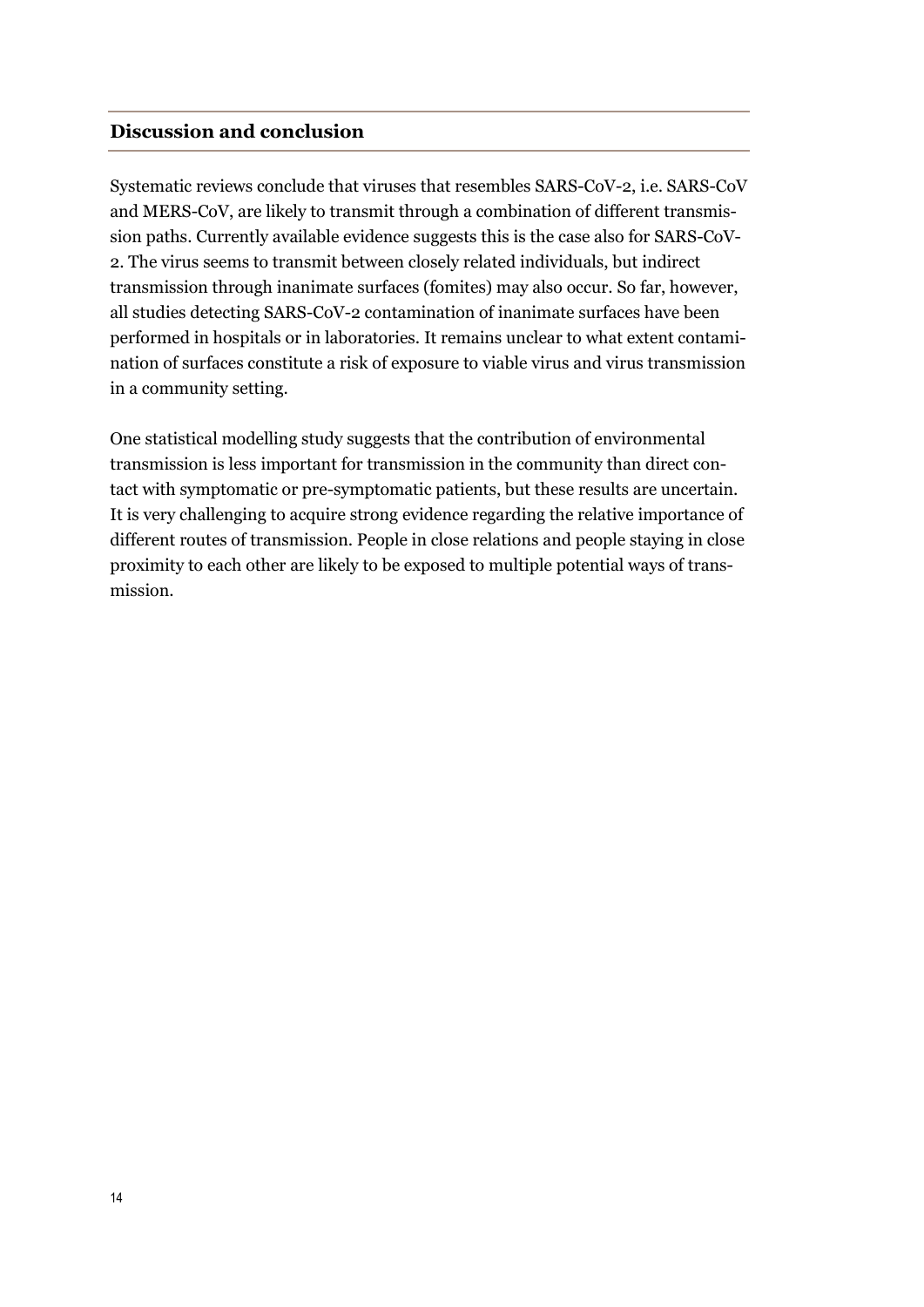## <span id="page-15-0"></span>**References**

- 1. Kramer A, Schwebke I, Kampf G[.How long do nosocomial pathogens persist on](https://www.ncbi.nlm.nih.gov/pubmed/16914034)  inanimate [surfaces? A](https://www.ncbi.nlm.nih.gov/pubmed/16914034) systematic review. *BMC Infect Dis.* 2006, 16;6:130. PMID:16914034
- 2. Kampf G, Todt D, Pfaender S, Steinmann E. Persistence of coronaviruses on inanimate surfaces and their inactivation with biocidal agents. *J Hosp Infect.* 2020;104:246-251. doi: 10.1016/j.jhin.2020.01.022.
- 3. Dawson P, Malik MR, Parvez F, Morse SS[. What Have We Learned About](https://www.ncbi.nlm.nih.gov/pubmed/30676269) Middle [East Respiratory Syndrome Coronavirus](https://www.ncbi.nlm.nih.gov/pubmed/30676269) Emergence in Humans? A systematic [Literature Review.](https://www.ncbi.nlm.nih.gov/pubmed/30676269) *Vector Borne Zoonotic Dis.* 2019, 19:174-192. doi: 10.1089/vbz.2017.2191.
- 4. Otter JA, Donskey C, Yezli S, Douthwaite S et al. Transmission of SARS and MERS coronaviruses and influenza virus in healthcare settings: the possible role of dry surface contamination. *J Hosp Infect* 2016, 92:235–250. Doi: 10.1016/j.jhin.2015.08.027.
- 5. La Rosa G, Bonadonna L, Lucentini L, Kenmoe S, Suffredini E. Coronavirus in water environments: Occurrence, persistence and concentration methods - A scoping review. Water Res. 2020 Apr 28;179:115899. doi: 10.1016/j.watres.2020.115899.
- 6. Fiorillo L, Cervino G, Matarese M, D'Amico C, et al. COVID-19 Surface Persistence: A Recent Data Summary and Its Importance for Medical and Dental Settings. Int J Environ Res Public Health. 2020 Apr 30;17(9). pii: E3132. doi: 10.3390/ijerph17093132.
- 7. Cheng VCC, Wong SC, Chen JHK, et al. Escalating infection control response to the rapidly evolving epidemiology of the Coronavirus disease 2019 (COVID-19) due to SARS-CoV-2 in Hong Kong. *Infect Control Hosp Epidemiol.* 2020, 1-24. doi: 10.1017/ice.2020.58. [Epub ahead of print]
- 8. Colaneri M, Seminari E, Piralla A, Zuccaro V et al. Lack of SARS-CoV-2 RNA environmental contamination in a tertiary referral hospital for infectious diseases in Northern Italy. *J Hosp Infect.* 2020, pii:S0195-6701:30117-1. doi: 10.1016/j.jhin.2020.03.018. [Epub ahead of print]
- 9. Ong SWX, Tan YK, Chia PY, Lee TH et al. Air, Surface Environmental, and Personal Protective Equipment Contamination by Severe Acute Respiratory Syndrome Coronavirus 2 (SARS-CoV-2) From a Symptomatic Patient. *JAMA.* 2020, doi: 10.1001/jama.2020.3227. [Epub ahead of print]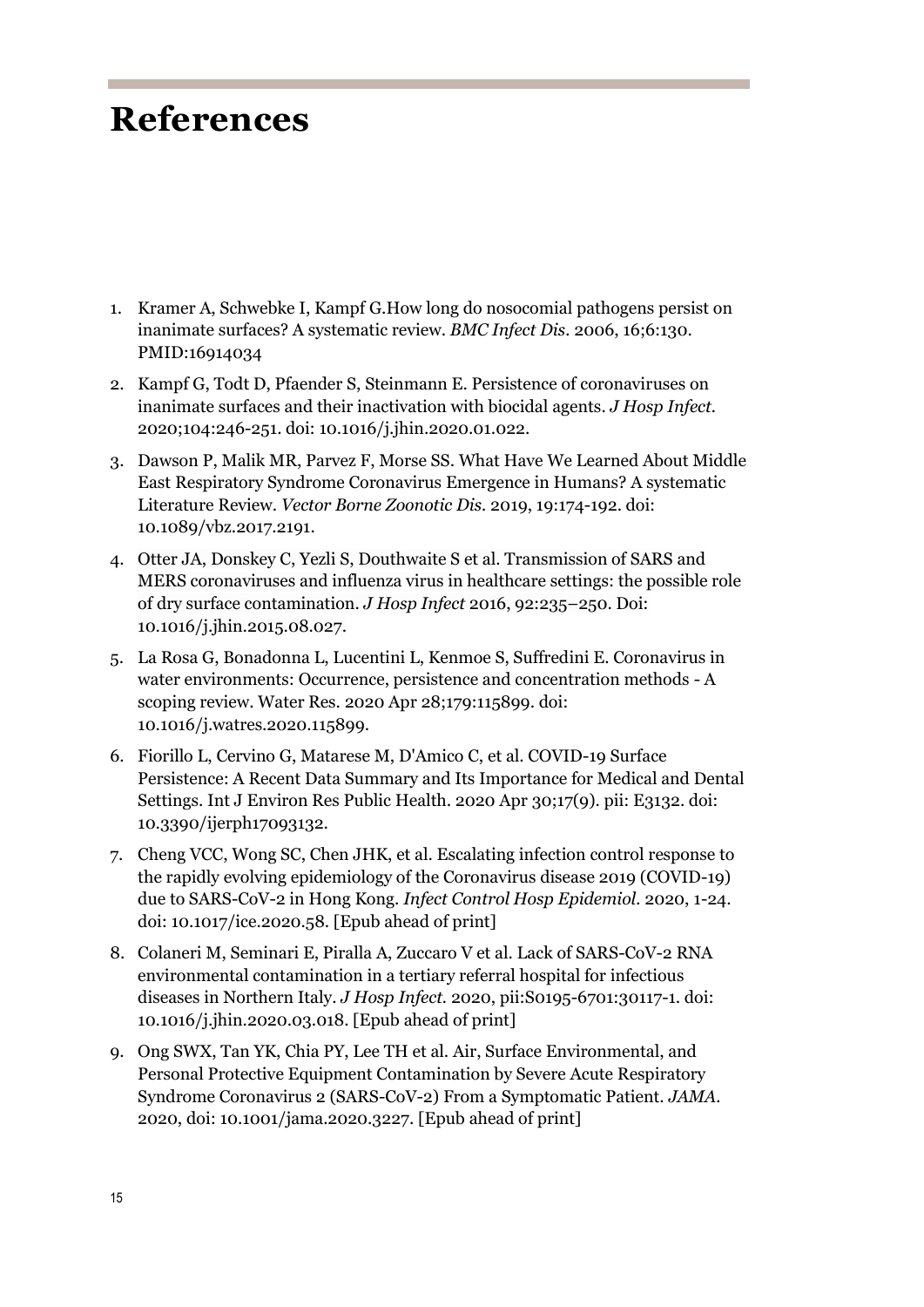- 10. Ong SWX, Tan YK, Sutjipto S, Chia PY et al. Absence of contamination of personal protective equipment (PPE) by Severe Acute Respiratory Syndrome Coronavirus 2 (SARS-CoV-2). *Infect Control Hosp Epidemiol.* 2020, 1-6. doi: 10.1017/ice.2020.91. [Epub ahead of print]
- 11. van Doremalen N, Bushmaker T, Morris DH, Holbrook MG et al. Aerosol and Surface Stability of SARS-CoV-2 as Compared with SARS-CoV-1. *N Engl J Med.* 2020, doi: 10.1056/NEJMc2004973. [Epub ahead of print]
- 12. Ye G, Lin H, Chen L, Wang S,et al. Environmental Contamination of SARS-CoV-2 in Healthcare Premises. J Infect. 2020 Apr 30. pii:S0163-4453(20)30260-7. doi: 10.1016/j.jinf.2020.04.034. [Epub ahead of print]
- 13. Baettig SJ, Parini A, Cardona I, Morand GB. Case series of coronavirus (SARS-CoV-2) in a military recruit school: clinical, sanitary and logistical implications. BMJ Mil Health. 2020 Apr 16. pii: bmjmilitary-2020-001482. doi: 10.1136/bmjmilitary-2020-001482.
- 14. Chan JF, Yuan S, Kok KH, To KK et al. A familial cluster of pneumonia associated with the 2019 novel coronavirus indicating person-to-person transmission: a study of a family cluster. *Lancet.* 2020, 15;395(10223):514-523. Doi 10.1016/S0140-6736(20)30154-9.
- 15. Cai J, Sun W, Huang J, Gamber M et al. Indirect Virus Transmission in Cluster of COVID-19 Cases, Wenzhou, China, 2020. *Emerg Infect Dis.* 2020, 26. doi: 10.3201/eid2606.200412.
- 16. Li Q, Guan X, Wu P, Wang X et al. Early transmission dynamics in Wuhan, China, of novel coronavirus-infected pneumonia. *N Engl J Med* 2020 [Epub ahead of print]. doi: 10.1056/NEJMoa2001316
- 17. Liu YF, Li JM, Zhou PH, Liu J et al. [Analysis on cluster cases of COVID-19 in Tianjin]. *Zhonghua Liu Xing Bing Xue Za Zhi.* 2020, 41:654-657. doi: 10.3760/cma.j.cn112338-20200225-00165. [Epub ahead of print]
- 18. Pung R, Chiew CJ, Young BE, Chin S et al. Investigation of three clusters of COVID-19 in Singapore: implications for surveillance and response measures. *Lancet.* 2020, 395(10229):1039-1046. doi: 10.1016/S0140-6736(20)30528-6.
- 19. Xia XY, Wu J, Liu HL, Xia H, et al. Epidemiological and initial clinical characteristics of patients with family aggregation of COVID-19. J Clin Virol. 2020 Apr 12;127:104360. doi: 10.1016/j.jcv.2020.104360.
- 20. Wong SC, Kwong RT, Wu TC, Chan JWM, et al. Risk of nosocomial transmission of coronavirus disease 2019: an experience in a general ward setting in Hong Kong. J Hosp Infect. 2020 Apr 4. pii:S0195-6701(20)30174-2. doi: 10.1016/j.jhin.2020.03.036. [Epub ahead of print]
- 21. Ferretti L, Wymant C, Kendall M, Zhao L, et al. Quantifying SARS-CoV-2 transmission suggests epidemic control with digital contact tracing. Science. 2020 Mar 31. pii: eabb6936. doi: 10.1126/science.abb6936.
- 22. Duan SM, Zhao XS, Wen RF et al. Stability of SARS coronavirus in human specimens and environment and its sensitivity to heating and UV irradiation. *Biomedical and Environmental Sciences* 2003, 16:246-255.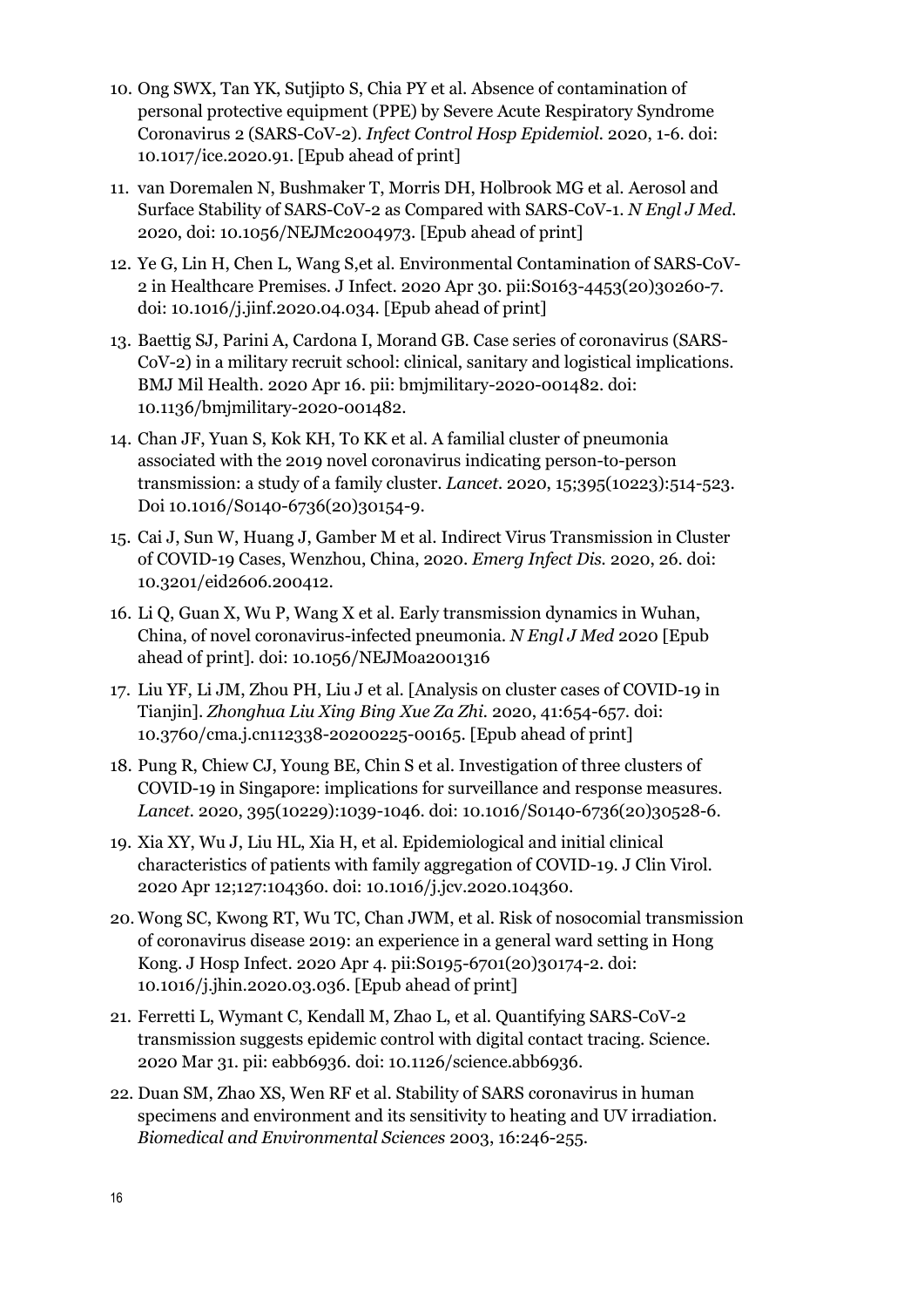### <span id="page-17-0"></span>**Attachment**

#### **Search strategies**

#### *A) Search for systematic reviews (conducted 5. May 2020).*

((Coronavirus[mh] OR "Coronavirus Infections"[mh] OR "SARS virus"[mh] OR "Severe Acute Respiratory Syndrome"[mh] OR "Middle East Respiratory Syndrome Coronavirus"[mh] OR "covid-19"[nm] OR "severe acute respiratory syndrome coronavirus 2"[nm] OR "corona virus"[tw] OR coronavirus[tw] OR coronovirus[tw] OR "COVID-19"[tw] OR COVID19[tw] OR CORVID-19[tw] OR CORVID19 OR nCoV[tw] OR 2019nCoV[tw] OR "SARS-CoV-2"[tw] OR "SARS-CoV2"[tw] OR SARSCoV19[tw] OR HCoV-19[tw] OR WN-CoV[tw] OR SARS[tw] OR "Severe Acute Respiratory Syndrome"[tw] OR MERS[tw] OR "Middle East Respiratory Syndrome"[tw]) AND ("Equipment Contamination"[mh] OR vehicle\*[tw] OR contaminat\*[tw] OR "direct contact"[tw] OR fomite\*[tw] OR fomes[tw] OR hand[tw] OR hands[tw] OR skin[tw] OR surface\*[tw]) AND systematic[sb])

#### *B) Search for primary studies (conducted 5. May 2020)*

*Restricted to SARS-CoV-2 and studies published after 1. December 2019.* ((((Coronavirus[mh] OR "Coronavirus Infections"[mh] OR "corona virus"[tw] OR coronavirus\*[tw] OR coronovirus\*[tw]) AND (novel[tw]OR 2019[tw] OR Wuhan[tw] OR Huanan[tw])) OR "covid-19"[nm] OR "severe acute respiratory syndrome coronavirus 2"[nm] OR "COVID-19"[tw] OR COVID19[tw] OR CORVID-19[tw] OR CORVID19[tw] OR "coronavirus 2"[tw] OR "corona virus 2"[tw] OR nCoV[tw] OR 2019nCoV[tw] OR "SARS-CoV-2"[tw] OR "SARS-CoV2"[tw] OR SARSCoV19[tw] OR SARS-CoV19[tw] OR SARS-CoV-19[tw] OR HCoV-19[tw] OR WN-CoV[tw]) AND ("Equipment Contamination"[mh] OR vehicle\*[tw] OR contaminat\*[tw] OR "direct contact"[tw] OR fomite\*[tw] OR fomes[tw] OR hand[tw] OR hands[tw] OR skin[tw] OR surface\*[tw]) AND (2019/12/01:2030/12/31[edat]))